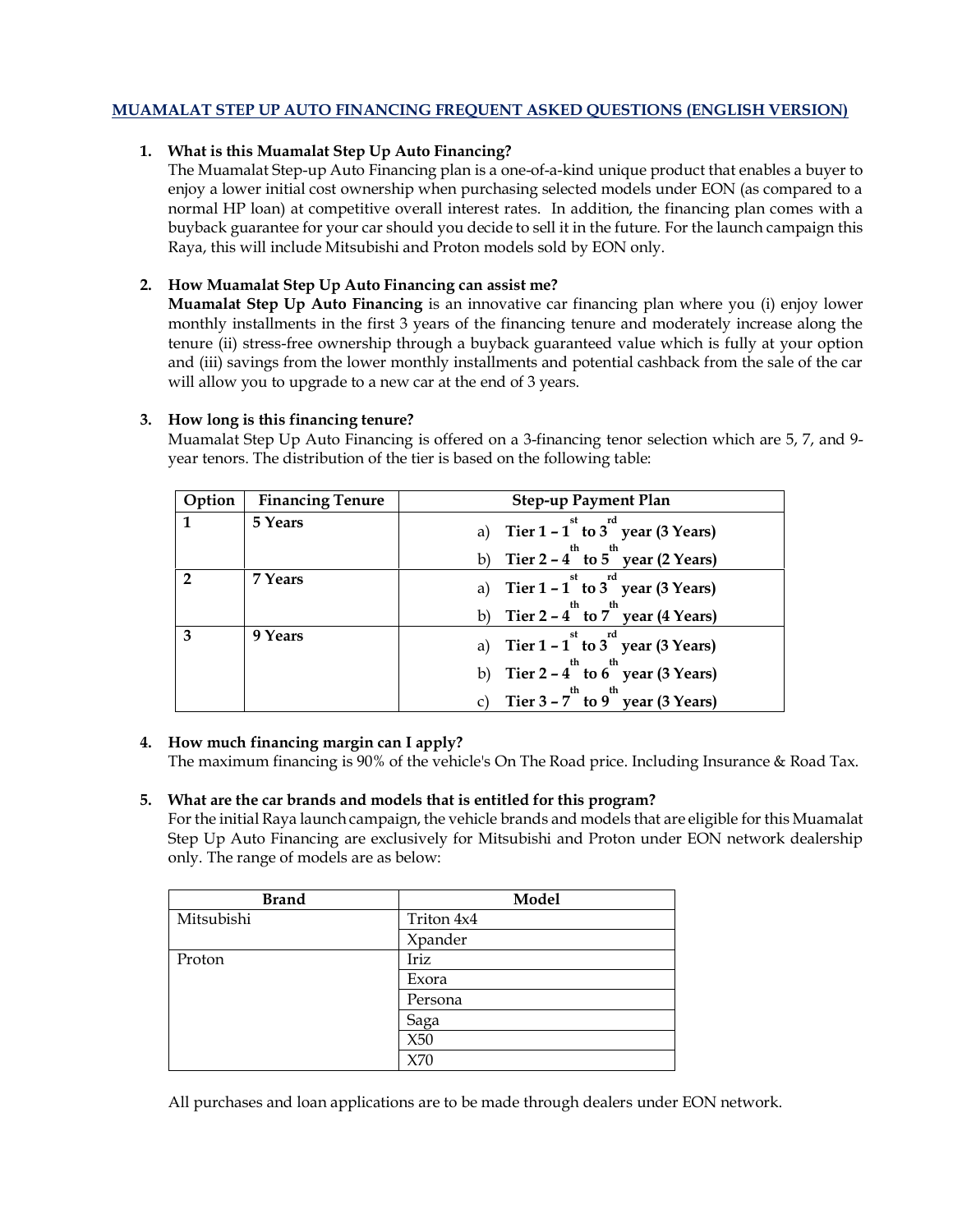## **6. What is the difference between this program compared to other hire purchase program?**

Muamalat Step Up Auto Financing facilitates a lower initial cost of ownership at competitive interest rates through lower monthly repayments in the first 3 years of the financing term (compared to a normal HP installment), which subsequently increases moderately throughout the tenure, in line with your advancements in your earning capabilities. (conventional Hire Purchase plan requires you to pay the same monthly instalments throughout the financing term.). In addition, the Muamalat Step Up Auto Financing includes a buyback guarantee value provided by Mytukar.

## **7. May I know how the tier payment system affect my monthly installment?**

The tier is customized by having lower monthly installments in the first 3 years (tier 1) with the gradual increase or step up in monthly instalments thereafter (tiers 2 and 3).

### **8. What is the option that I have after 1st tier?**

Because we want to provide you with full choice, the buyback guarantee allows you to trade in your car at the guaranteed value at the end of year 3 (or the 1<sup>st</sup> tier) to Mytukar. You also have other options including the following:

- i. To continue paying the existing vehicle financing until maturity;
- ii. To sell off the car via auction at Mytukar to potentially get a higher value, or any other third party and settle the outstanding amount due; or
- iii. To redeem the car from the Bank by making full settlement of outstanding amount due.

## **9. I just started my 1st job, am I eligible for this car financing program?**

Yes, you are eligible. In fact, we also have scheme specifically for newly employed graduates known as Auto Grad Financing Scheme. With this scheme you can apply even if you just started to work, all you need is to provide photocopy of letter of employment, Diploma/ University Certificate, MyKad and Driving License.

### **10. Can I pay more in instalment and what will happen to my financing if I pay more?** Yes, you can pay more. The additional payment is treated as advance payment.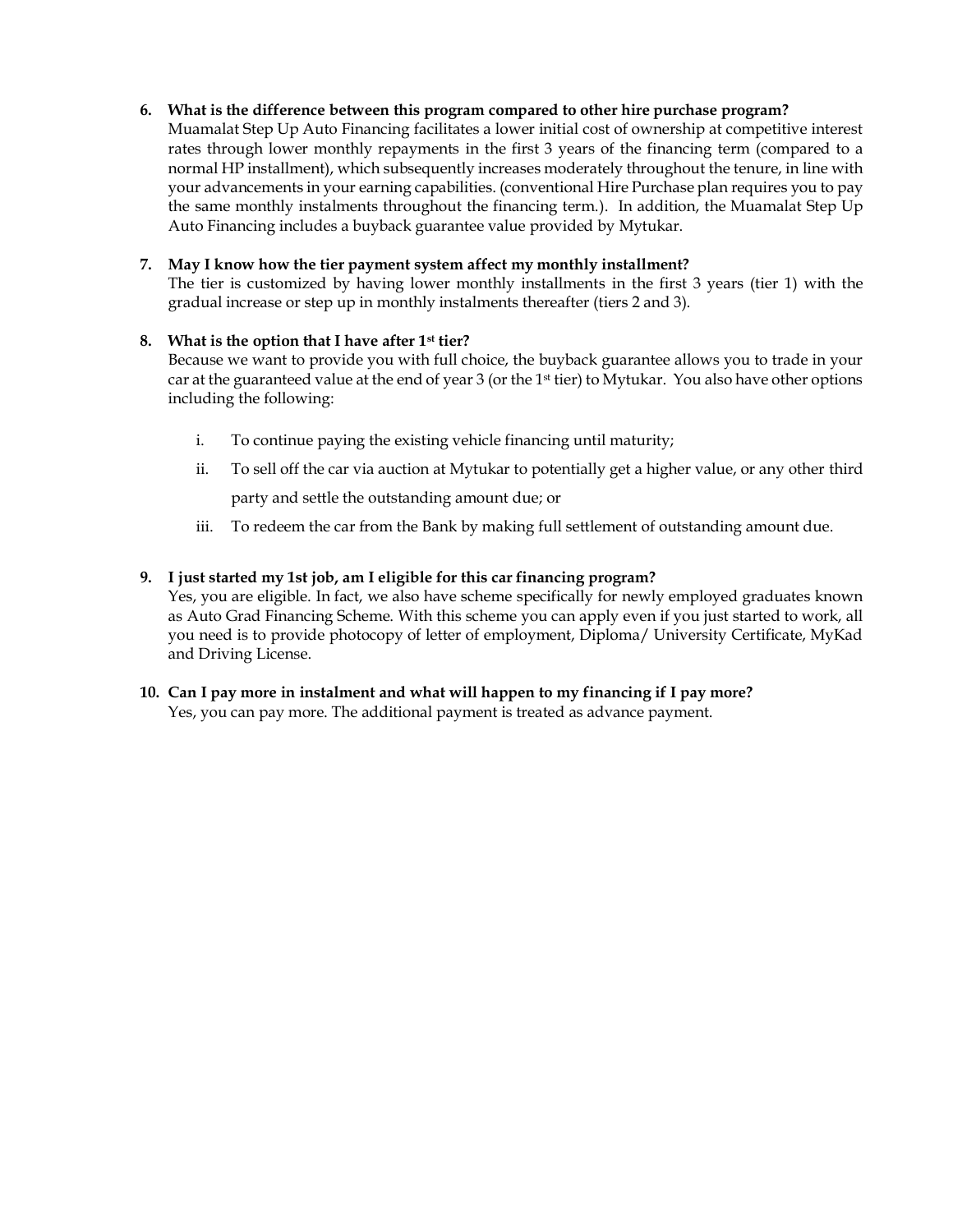# **SOALAN LAZIM MUAMALAT STEP UP AUTO FINANCING (VERSI BAHASA MALAYSIA)**

### **1. Apakah Muamalat Step Up Auto Financing?**

Ini adalah program pembiayaan kenderaan yang mudah bagi sesiapa sahaja yang ingin mendapatkan kenderaan berjenama Mitsubishi & Proton melalui pengedar di bawah rangkaian EON.

## **2. Bagaimana Muamalat Step Up Auto Financing dapat membantu saya?**

**Muamalat Step Up Auto Financing** menawarkan ansuran bulanan lebih rendah dalam tempoh 3 tahun pertama & peningkatan secara beransur sepanjang tempoh pembiayaan selari dengan kemajuan karier anda. Secara tidak lansung anda dapat menambah simpanan anda.

### **3. Berapakah tempoh pembiayaan ini?**

Tempoh pembiayaan Muamalat Step Up Auto Financing yang ditawarkan adalah selama 5,7 dan 9 tahun. Peringkat pembayaran adalah berdasarkan jadual di bawah:-

| Pilihan        | Tempoh Pembiayaan | Peringkat Bayaran                                                                                                                          |
|----------------|-------------------|--------------------------------------------------------------------------------------------------------------------------------------------|
| 1              | 5 Tahun           | Peringkat 1 - Tahun 1 hingga 3 (3 Tahun)<br>a)<br>Peringkat 2 - Tahun 4 hingga 5 (2 Tahun)<br>b)                                           |
| $\overline{2}$ | 7 Tahun           | Peringkat 1 - Tahun 1 hingga 3 (3 Tahun)<br>al<br>Peringkat 2 - Tahun 4 hingga 7 (4 Tahun)<br>þ,                                           |
| 3              | 9 Tahun           | Peringkat 1 - Tahun 1 hingga 3 (3 Tahun)<br>a<br>Peringkat 2 - Tahun 4 hingga 6 (3 Tahun)<br>b<br>Peringkat 3 - Tahun 7 hingga 9 (3 Tahun) |

**4. Berapakah jumlah pinjaman maksimum yang boleh dimohon?** Pembiayaan maksimum adalah 90% daripada harga kenderaan, termasuk Insurans & Cukai Jalan.

#### **5. Apakah model kenderaan yang ditawarkan dalam program pembiayaan ini?**

Program pembiayaan ini menawarkan kenderaan berjenama Mitsubishi dan Proton melalui pengedar di bawah rangkaian EON. Rujuk jadual dibawah untuk model kenderaan:

| Tenama     | Model      |
|------------|------------|
| Mitsubishi | Triton 4x4 |
|            | Xpander    |
| Proton     | Iriz       |
|            | Exora      |
|            | Persona    |
|            | Saga       |
|            | X50        |
|            | X70        |

**6. Apakah perbezaan antara program pembiayaan ini berbanding pelan sewa beli yang lain? Muamalat Step Up Auto Financing** membolehkan anda menikmati bayaran balik bulanan yang lebih rendah bagi 3 tahun pertama tempoh pembiayaan dan akan berlaku sedikit peningkatan bayaran bulanan selari dengan kemajuan karier anda.

Berbeza dengan pembiayaan sewa beli, ia memerlukan anda membayar ansuran bulanan yang sama sepanjang tempoh pembiayaan.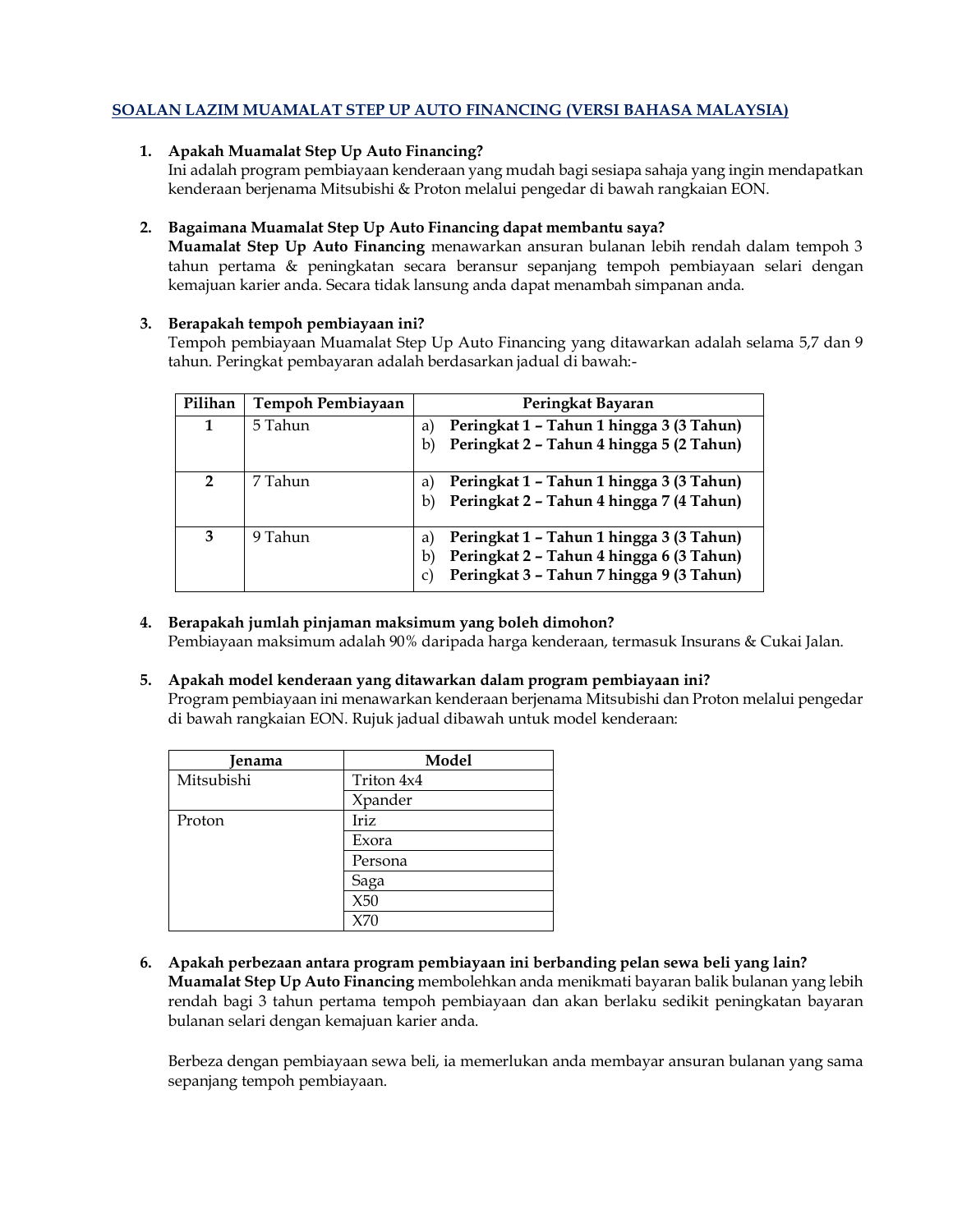## **7. Bagaimana sistem berperingkat mempengaruhi bayaran bulanan saya?**

Jangan risau, sistem berperingkat ini hanya mempunyai kenaikan yang sederhana. Sejajar dengan kemajuan kerjaya, anda mampu untuk membuat bayaran ansuran berkenaan.

### **8. Apakah pilihan saya selepas peringkat 1 pembiayaan?**

Anda boleh memilih untuk 'trade-in' kenderaan anda. Selain itu juga, ada mempunyai beberapa pilihan seperti berikut:

- i. Meneruskan pembayaran pembiayaan kenderaan sedia ada sehingga matang;
- ii. Menjual kereta kepada pihak ketiga (MyTukar) dan menyelesaikan jumlah tertunggak yang perlu dibayar;
- iii. Menebus kereta daripada Bank dengan membuat penyelesaian penuh jumlah tertunggak yang perlu dibayar.
- **9. Saya baru memulakan kerja pertama saya, adakah saya layak untuk program pembiayaan kenderaan ini?**

Anda boleh memohon. Malah kami juga mempunyai program khusus untuk graduan yang baru bekerja yang dikenali sebagai Skim Pembiayaan Auto Grad. Dengan program ini anda boleh memohon walaupun baru mula bekerja. Anda hanya perlu sediakan salinan surat pengesahan pekerjaan, Sijil Diploma/Universiti, MyKad dan Lesen Memandu.

**10. Bolehkah saya membayar ansuran bulanan lebih tinggi bagi Peringkat 1? Apa yang akan berlaku**  Ya, anda boleh membayar ekstra bagi ansuran Peringkat 1. Bayaran tambahan dianggap sebagai bayaran lebihan.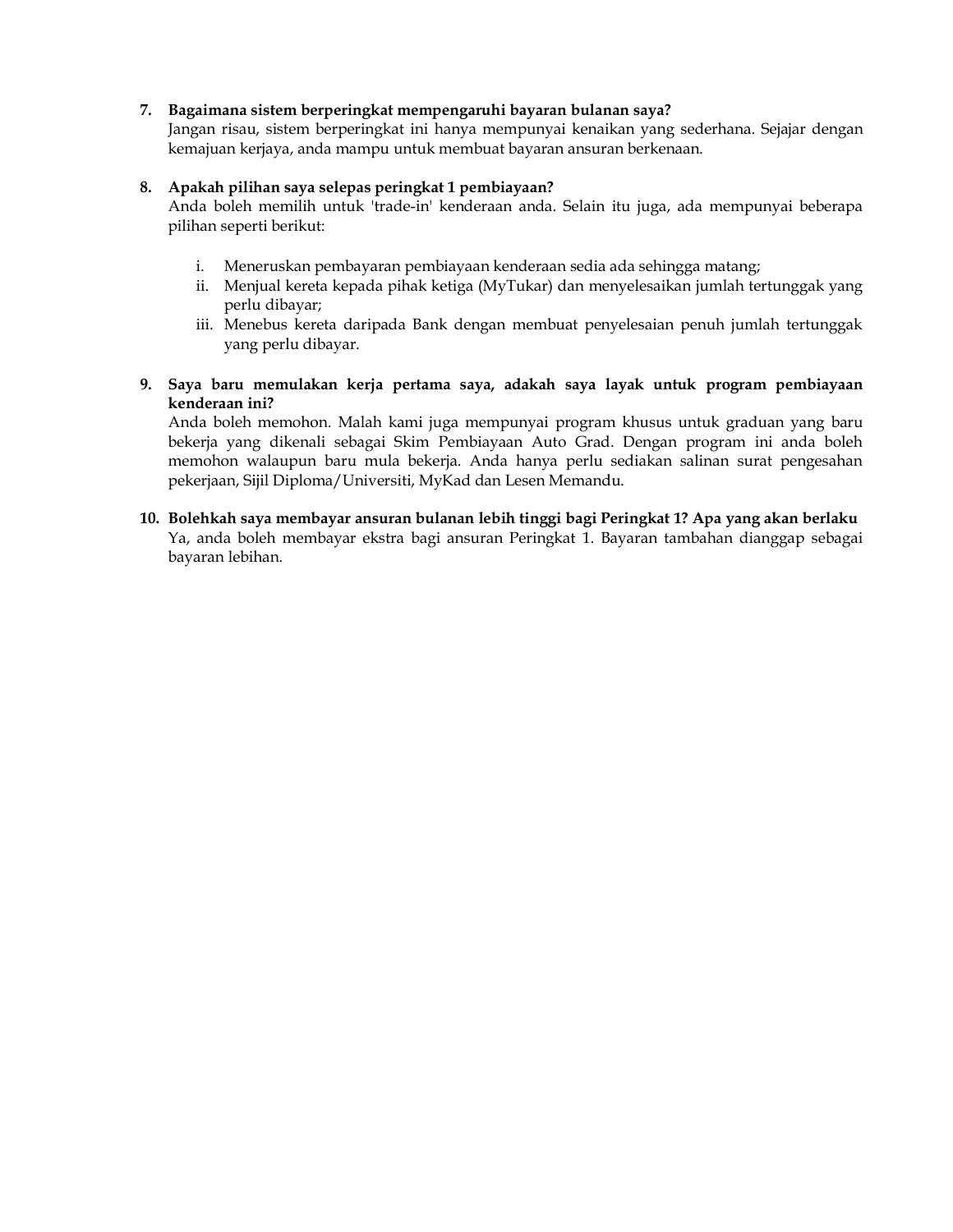# **BUY-BACK GUARANTEE ARRANGEMENT FREQUENT ASKED QUESTIONS (ENGLISH VERSION)**

# **1. What is the Buy Back Guarantee Program by myTukar?**

It is a program offered by myTukar to provide a guaranteed offer when a customer purchases a Mitsubishi or Proton car under the EON network dealership and is granted a Step-Up Financing plan from Bank Muamalat.

## **2. Who will be eligible to take up the Buy Back Guarantee program?**

Any individual who purchases a Mitsubishi or Proton car under the EON network dealership and is granted a Step-Up Financing plan from Bank Muamalat.

# **3. How can a person enrol in this Buy Back Guarantee program?**

They may fill in and sign the Buy Back Guarantee Agreement and submit it to a Bank Muamalat Credit Officer together with the signed Hire Purchase Agreement / Letter of Offer.

## **4. When can a customer exercise the Buy Back Guarantee option?**

Customer can exercise the option before the 3rd anniversary of its' Step-Up Financing Plan or anytime earlier ("Expiry Date"). However, customer must provide a **14 days notice** to Bank Muamalat or myTukar, confirming their intention to do so.

# **5. Can a customer exercise the Buy Back Guarantee option at any other time (i.e. other than as stated in item 4) within the loan tenure?**

Customers can sell their car to myTukar at any point of time during the loan period or even after the loan is fully paid. However, the offered guaranteed value is valid until the Expiry Date only.

## **6. Is the Buy Back Guarantee program worth taking?**

Yes, because the price offered is guaranteed by myTukar regardless of the car market value (e.g. even when the car market value is lower than the guaranteed price offered by myTukar). This is subject to the terms and conditions stated in the Buy Back Guarantee Agreement.

- **7. Is the guaranteed price stated in the Buy Back Guarantee Agreement final or can it be negotiated and compared with the current market price at the point of the car sale to myTukar?** It will be handled on a case-to-case basis, and valid justifications will be required.
- **8. If one or more terms & conditions are not met, can customers still sell their car to myTukar?** Yes, but not at the offered guaranteed price. Such situations will be handled on a case-to-case basis as the value outcome is based on the car condition at the point of handover.
- **9. Is it mandatory to sell the car to myTukar at a later stage under this Buy Back Guarantee program in collaboration with Bank Muamalat's Step-Up Financing?** No. However, myTukar offers a high guaranteed value and has the eco-cycle to support your purchase and sale, including after sales service.

# **10. Can customers sell their car to myTukar outside the 3rd year of loan tenure?** Yes.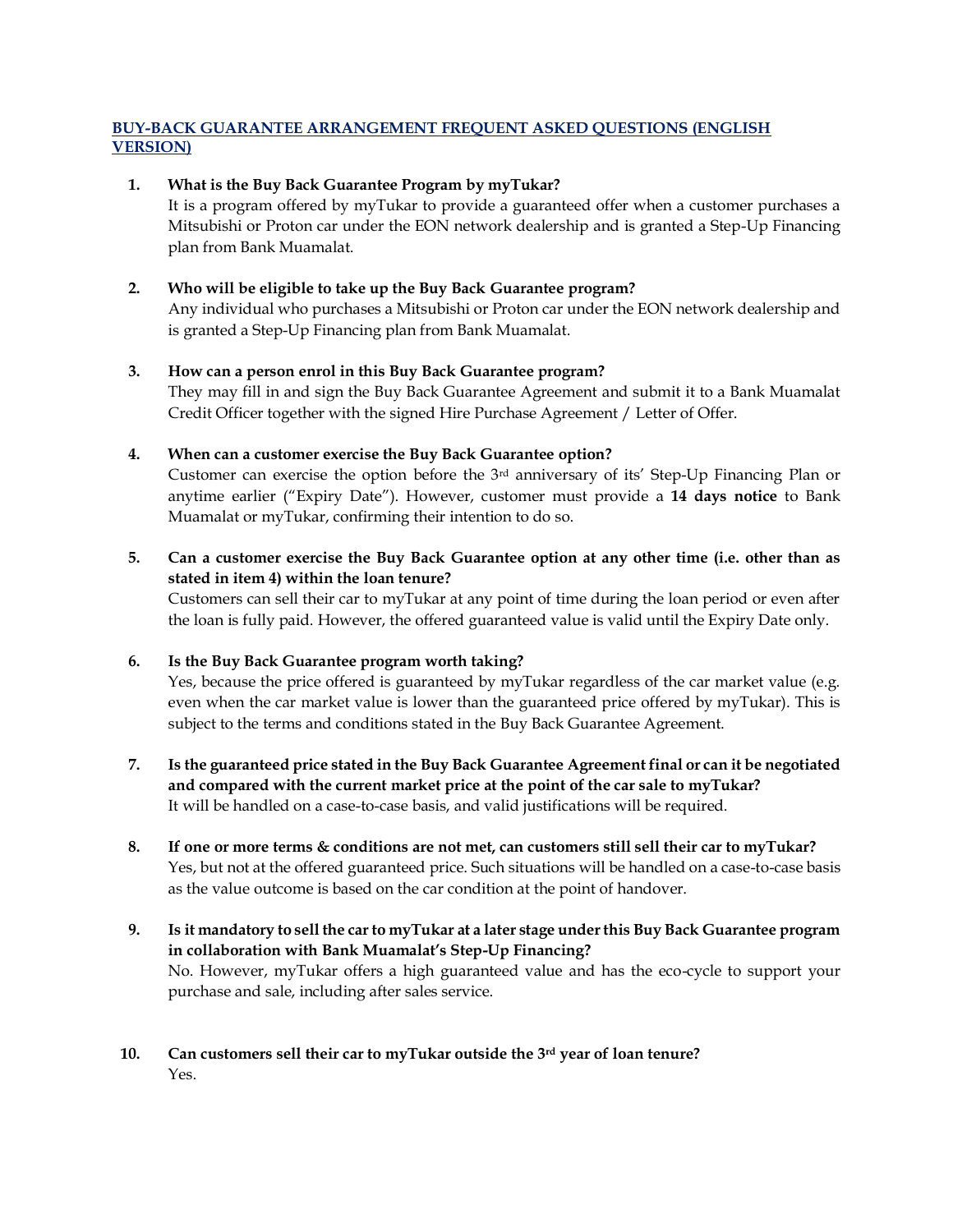- **11. If a customer purchases a Mitsubishi or Proton car under the EON network dealership but is granted financing by a bank other than Bank Muamalat, is the customer eligible to participate in the Buy Back Guarantee arrangement?** No.
- **12. If a customer purchases a Mitsubishi or Proton car from a dealer outside the EON network dealership but is granted financing by Bank Muamalat, is the customer eligible to participate in the Buy Back Guarantee arrangement?** No.
- **13. If a customer purchases a Mitsubishi or Proton car under the EON network dealership and is granted financing by Bank Muamalat (other than the Step-Up Financing plan), is the customer eligible to participate in the Buy Back Guarantee arrangement?** No.
- **14. If the actual point of sales of car market value is higher or lower than the guaranteed value offered in the Buy Back Guaranteed Agreement by myTukar, which value will be the final value offered by myTukar?**

If the current market value is higher than the guaranteed value, myTukar will purchase the car at the market price.

If the current market value is lower than the guaranteed value, myTukar will purchase the car at the guaranteed value price offered.

- **15. If other used car dealers / private buyers offer a higher purchase price than the guaranteed offer value promised by myTukar, will myTukar be open for negotiation for a higher purchase price?** Yes. However, this is on a case-to-case basis and requires valid evidence of the price offered elsewhere.
- **16. Who can a customer contact if there are any further questions pertaining to the Buy Back Guarantee program?** Please contact the myTukar customer service at 03 7890 4499 or send your query via email to [cs@mytukar.com.](mailto:cs@mytukar.com)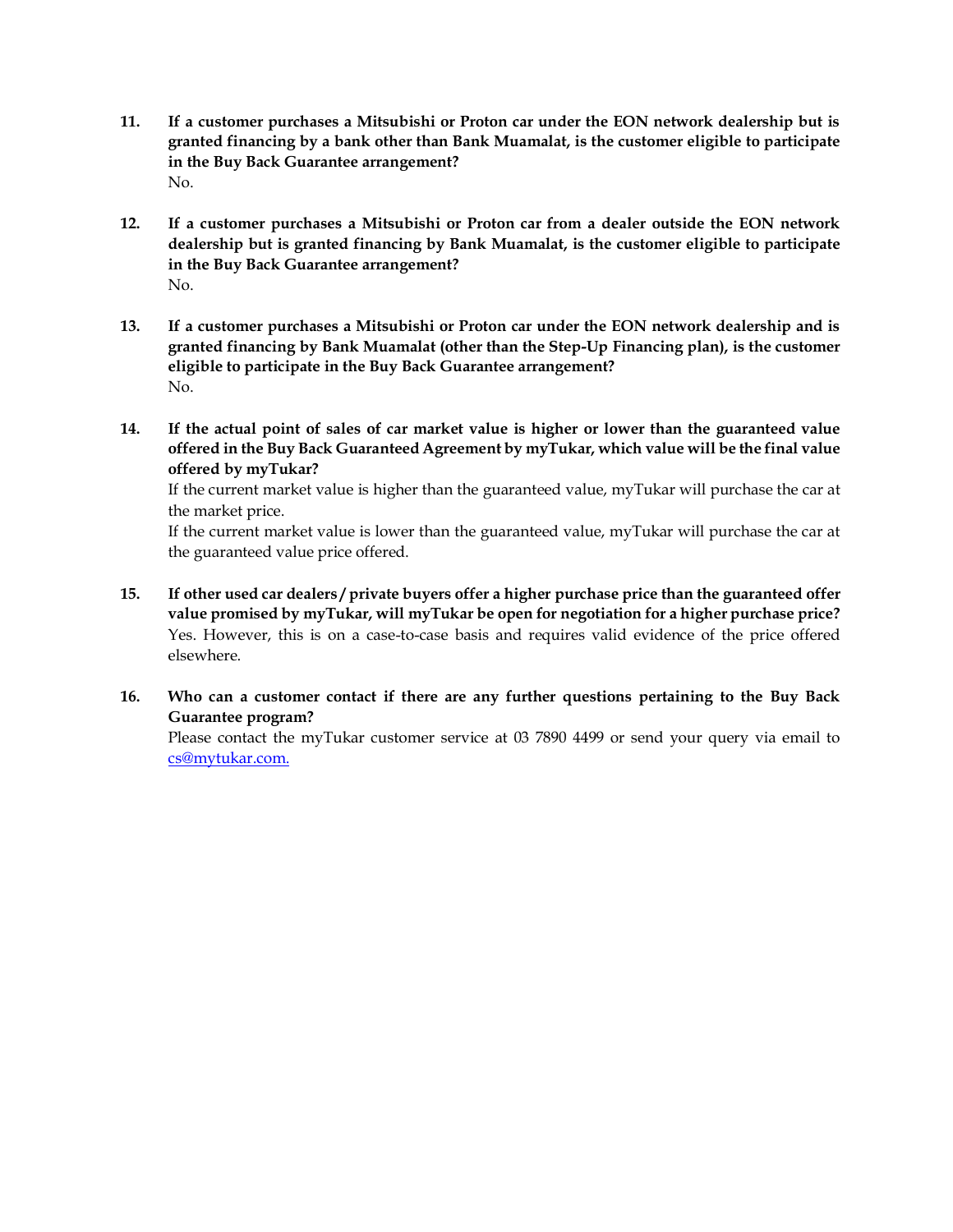# **SOALAN LAZIM BUY – BACK GUARANTEED (VERSI BAHASA MALAYSIA)**

## **1. Apakah itu program** *Buy Back Guarantee* **oleh myTukar?**

Tawaran program oleh myTukar untuk memberikan tawaran jaminan apabila pelanggan membeli jenama kereta Mitsubishi dan Proton di bawah pengedar rangkaian EON dan ditawarkan pelan Pembiayaan Step-Up daripada Bank Muamalat.

## **2. Siapakah yang layak untuk menyertai program** *Buy Back Guarantee***?**

Mana-mana individu yang lulus untuk pembelian jenama kereta Mitsubishi dan Proton di bawah pengedar rangkaian EON dan ditawarkan pelan Pembiayaan *Step-Up* daripada Bank Muamalat.

### **3. Bagaimanakah caranya untuk menyertai program** *Buy Back Guarantee***?**

Isikan dan tandatangani surat perjanjian *Buy Back Guarantee* dan serahkan kepada Pegawai Kredit Bank Muamalat bersamaan dengan surat tawaran sewa-beli.

## **4. Bilakah waktu yang sesuai untuk pelanggan melaksanakan inisiatif** *Buy Back Guarantee***?**

 Pelanggan boleh melaksanakan inisiatif sebelum akhir tahun ke-3 Pelan Pembiayaan *Step-Up* atau pada bila-bila masa sebelum ("Tarikh Luput"). Walau bagaimanapun, pelanggan harus memberikan notis **14 hari** awal kepada Bank Muamalat atau myTukar, mengesahkan niat mereka untuk berbuat demikian.

## **5. Bolehkah pelanggan melaksanakan inisiatif pada waktu-waktu yang lain (selain dari perkara 4) di dalam tempoh pinjaman?**

Pelanggan boleh menjual kereta mereka kepada myTukar pada bila-bila masa dalam tempoh pinjaman atau pun selepas pinjaman dibayar sepenuhnya. Walau bagaimanapun, nilai jaminan yang ditawarkan adalah sehingga tarikh luput sahaja.

### **6. Apakah penyertaan program** *Buy Back Guarantee* **ini merupakan langkah yang bijak?** Ya. Kerana myTukar menjamin harga yang ditawarkan tidak mengira nilai pasaran kereta semasa

walaupun jika ia lebih rendah. Tertakluk kepada terma dan syarat yang dinyatakan dalam perjanjian.

**7. Adakah harga yang ditawarkan di dalam surat perjanjian** *Buy Back Guarantee* **adalah muktamad atau ia boleh dirundingkan dan dibandingkan dengan harga pasaran semasa sewaktu penjualan kereta ke myTukar?**

Bergantung pada kes- kes tertentu dengan alasan yang munasabah.

- **8. Jika satu atau lebih terma & syarat tidak dipenuhi, adakah pelanggan masih boleh menjual kereta mereka kepada myTukar?** Ya tetapi tidak pada nilai yang ditawarkan. Bergantung pada kes-kes tertentu berdasarkan keadaan kereta sewaktu dijual.
- **9. Adakah wajib untuk pelanggan menjual kereta kepada myTukar di kemudian hari di bawah program** *Buy Back Guarantee* **ini?**

Tidak. Walau bagaimanapun, myTukar menawarkan nilai terjamin yang tinggi dan mempunyai kitaran eko untuk menyokong pembelian dan penjualan kereta terpakai anda termasuk perkhidmatan selepas jualan dan servis.